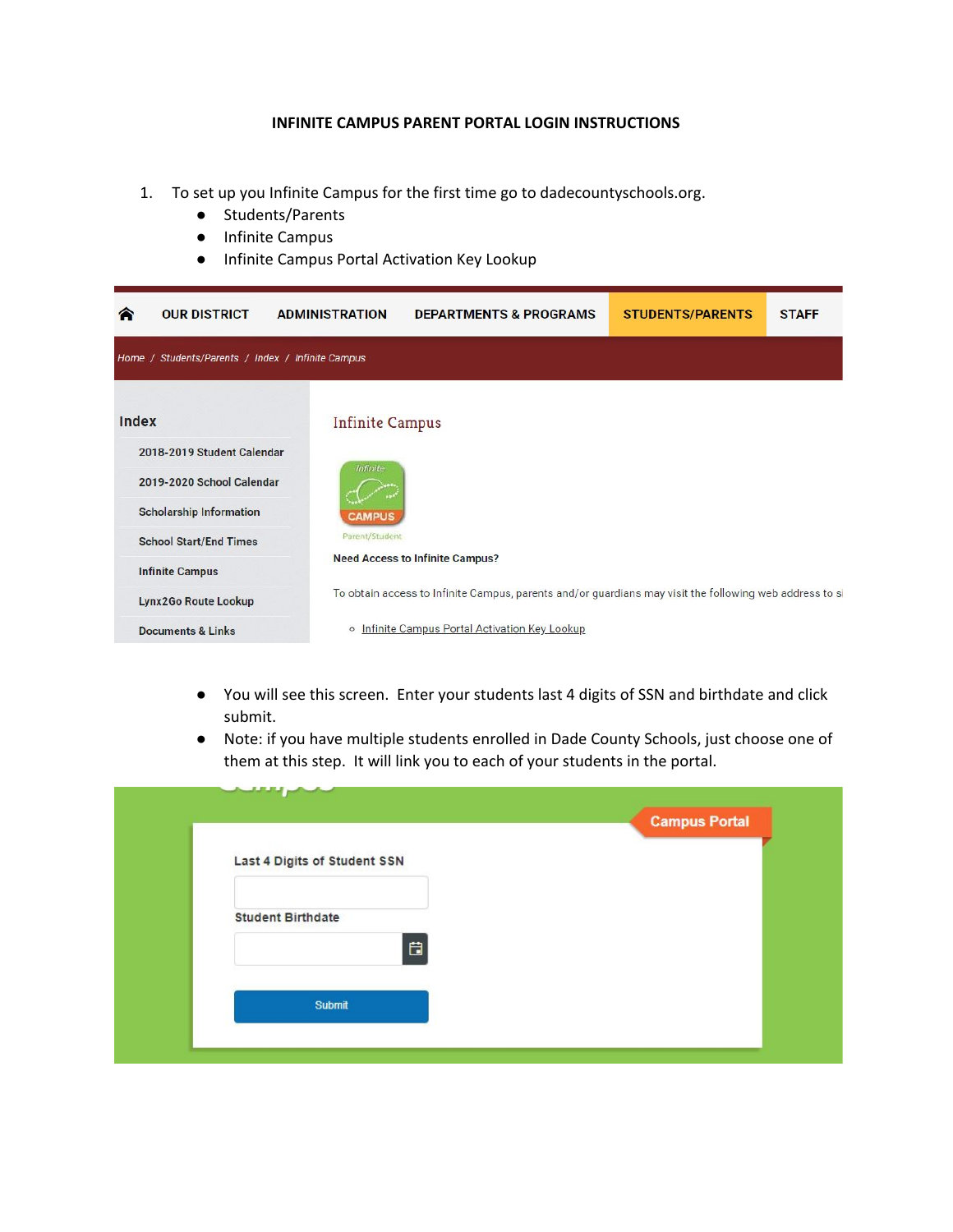Once you've clicked Submit, you will get a screen that shows your GUID number. Make sure to write down your GUID number. Click on Manually Enter Activation Key

|             | <b>Campus Portal</b>                 |
|-------------|--------------------------------------|
| <b>Name</b> | <b>Username/Activation Key</b>       |
|             | GUID:                                |
|             | <b>Manually Enter Activation Key</b> |
|             |                                      |

Once you have clicked on Manually Enter Activation Key, you will get this screen to enter you GUID number. Once it is entered click submit.

| <b>Activating your Campus Portal account</b>                                                                                                          |                            | <b>Campus Portal</b> |
|-------------------------------------------------------------------------------------------------------------------------------------------------------|----------------------------|----------------------|
| Activating your Campus Portal parent portal account is easy. All you need is your<br>Campus Portal Activation Key sent to you by your child's school. |                            | <b>Dade County</b>   |
| -                                                                                                                                                     | <b>Activation Key</b><br>- |                      |
|                                                                                                                                                       | Submit                     |                      |

It should then ask you to set up a username and password.